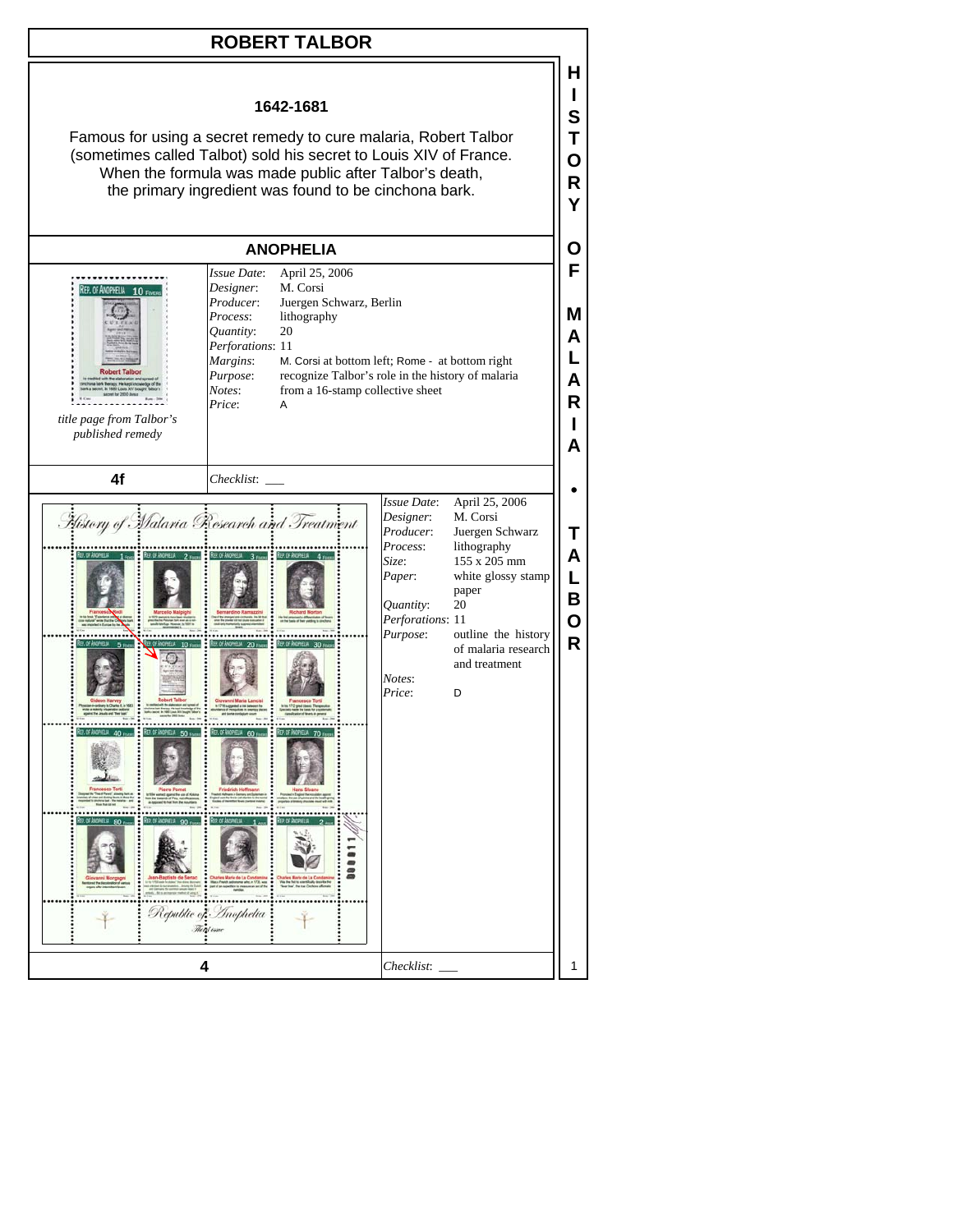| <b>ROBERT TALBOR</b>                           |                                                                                                                                                                                                                                                                   |                                                                                                                                          |
|------------------------------------------------|-------------------------------------------------------------------------------------------------------------------------------------------------------------------------------------------------------------------------------------------------------------------|------------------------------------------------------------------------------------------------------------------------------------------|
| Н<br>I<br>S<br>Τ<br>O<br>$\mathsf R$<br>Υ      | Description: as 4f: imperforate<br>REP. OF ANOPHELIA 10 FEVERS<br>Quantity:<br>20<br>Notes:<br>Price:<br>A<br><b>Robert Talbor</b><br>with the elaboration and a<br>a ban the<br>ark therapy. He kept knowledge<br>et. In 1680 Louis XIV bought Ta<br>for 2000 in |                                                                                                                                          |
|                                                | 4fi<br>$Checklist:$ $\_\_$                                                                                                                                                                                                                                        |                                                                                                                                          |
| O<br>F<br>M<br>A<br>L<br>A<br>R<br>ı<br>Α<br>Τ | History of Malaria Research and Treatment<br>000000<br>Republic of Anophelia<br><b>Red iver</b>                                                                                                                                                                   | Quantity: 5<br>Notes:<br>as #4: imperforate<br>Price:<br>D                                                                               |
| A                                              | 4q                                                                                                                                                                                                                                                                | Checklist:                                                                                                                               |
| L<br>B<br>O<br>$\mathsf{R}$                    | Republic of Anophelia<br>HISTORY OF MALARIA RESEARCH<br>AND TREATMENT<br>History of Malaria Research and Treatment<br>,,,,,,<br>Republic of Inopholia<br>Kert car                                                                                                 | Cancel: Post Office 01<br>Cachet: post office<br>228 x 331 mm<br>Size:<br>Notes:<br>Price:<br>$\mathbf C$<br>OF<br>Ċ<br>20<br><b>FFE</b> |
| 2                                              | 1                                                                                                                                                                                                                                                                 | Checklist:                                                                                                                               |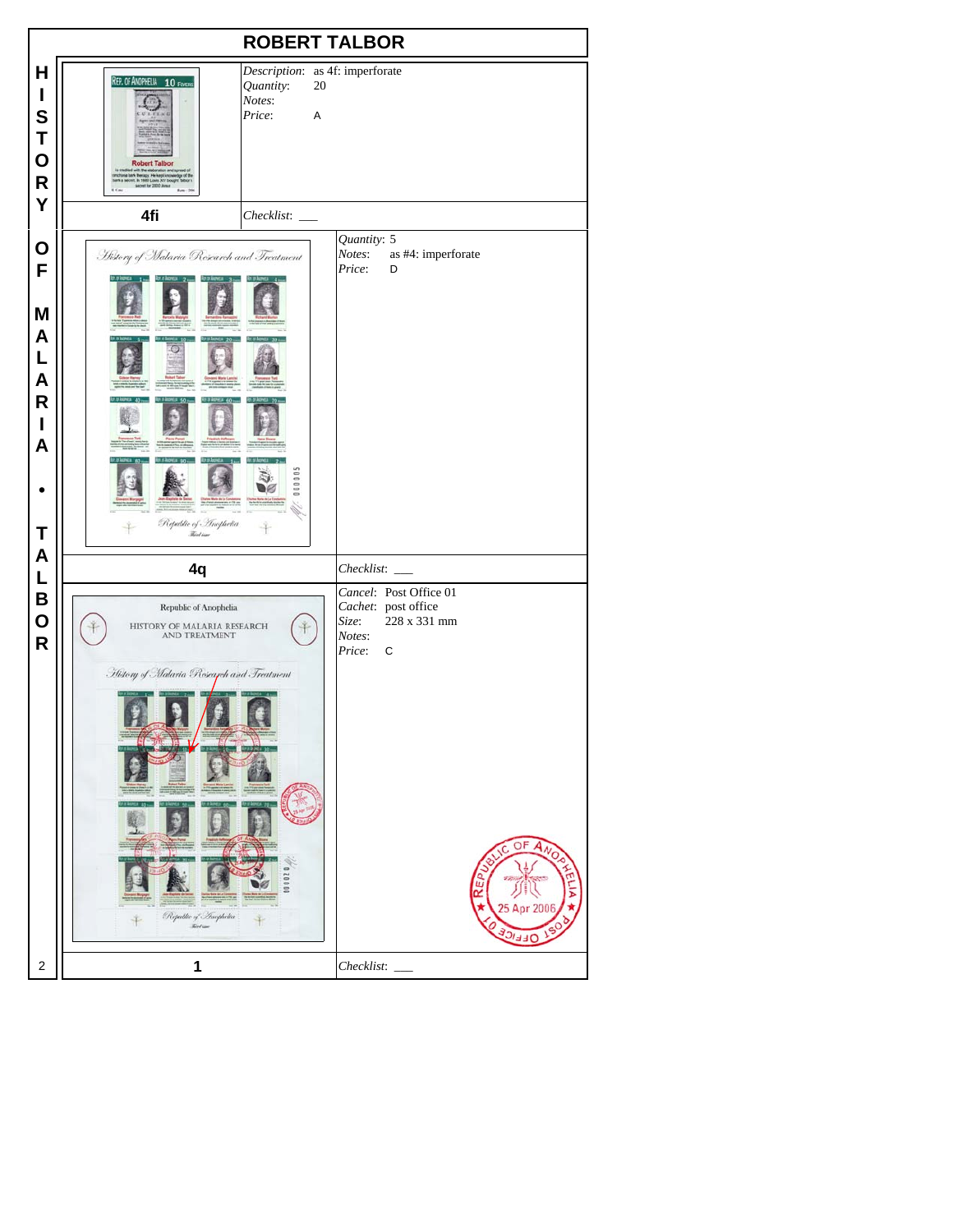